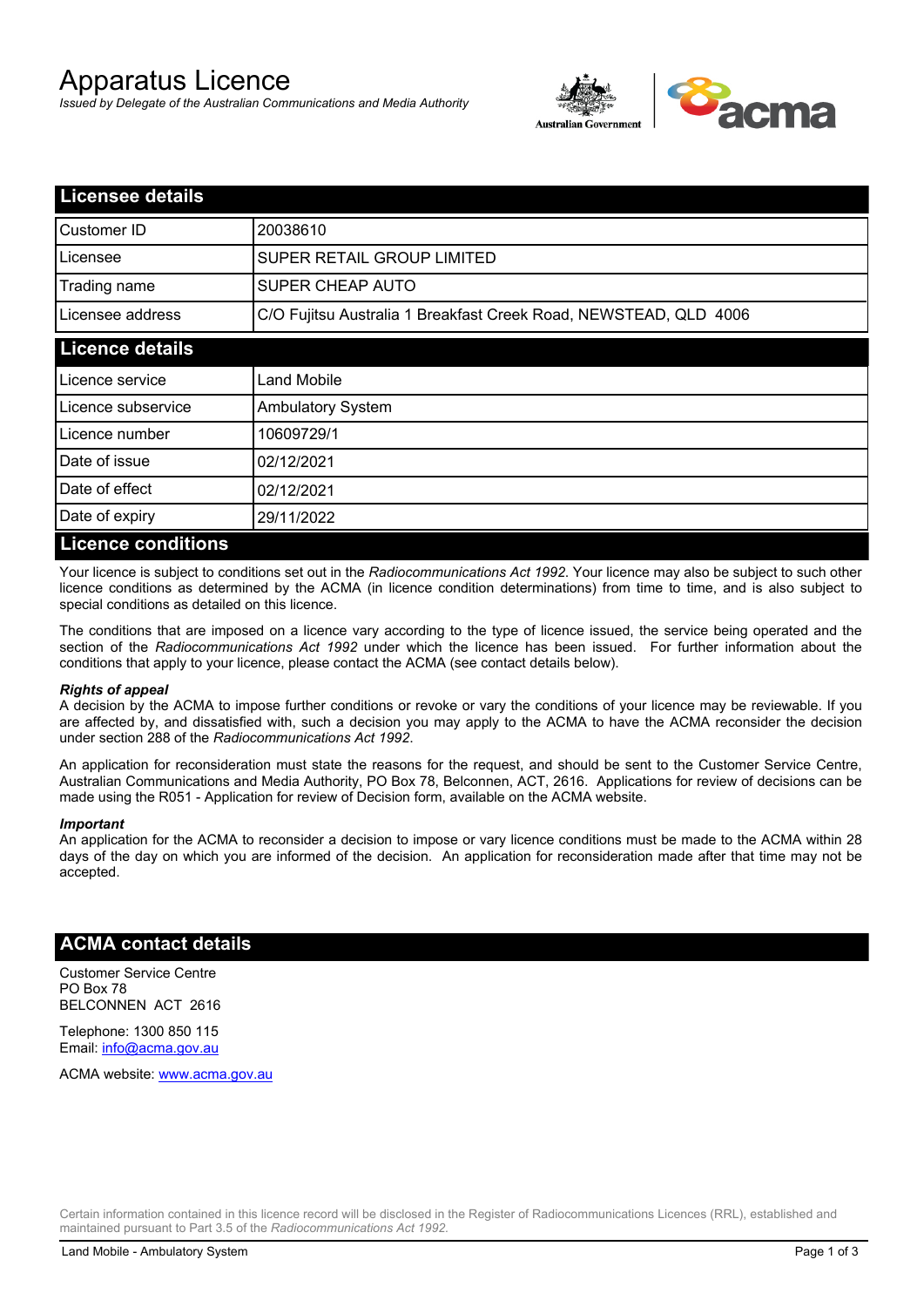# **Advisory Notes applying to licence no.: 10609729/1**

Conditions applicable to the operation of Ambulatory System station(s) authorised under this licence can be found in the Radiocommunications Licence Conditions (Apparatus Licence) Determination and the Radiocommunications Licence Conditions (Land Mobile Licence) Determination. Copies of these determinations are available from the ACMA and from the ACMA home page (www.acma.gov.au).